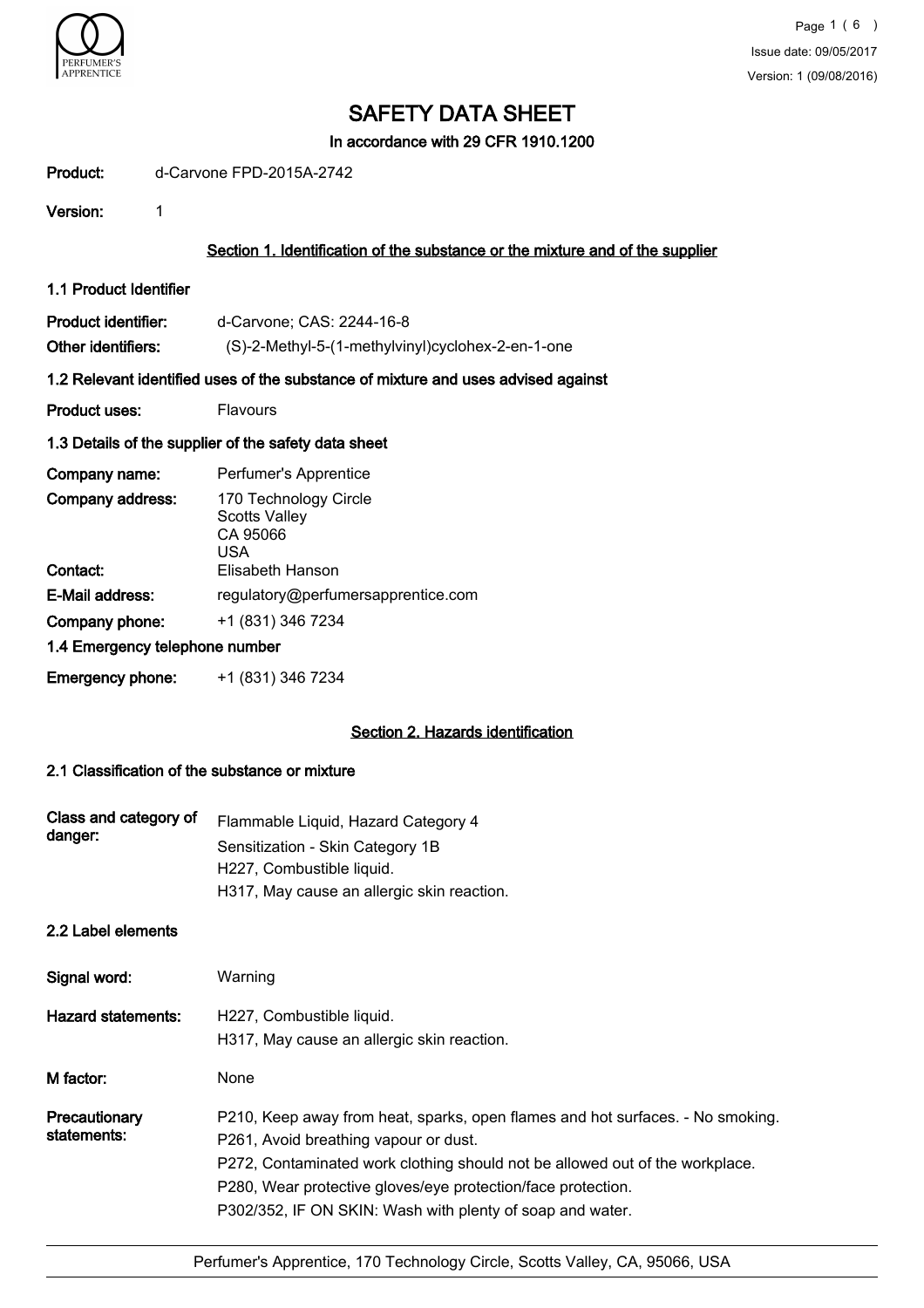

In accordance with 29 CFR 1910.1200

| Product:                                                                                                                                                                                                                                                                                                                                            | d-Carvone FPD-2015A-2742                                                                                                                                                                                                                                                                                                                                                               |  |
|-----------------------------------------------------------------------------------------------------------------------------------------------------------------------------------------------------------------------------------------------------------------------------------------------------------------------------------------------------|----------------------------------------------------------------------------------------------------------------------------------------------------------------------------------------------------------------------------------------------------------------------------------------------------------------------------------------------------------------------------------------|--|
| Version:                                                                                                                                                                                                                                                                                                                                            | 1                                                                                                                                                                                                                                                                                                                                                                                      |  |
|                                                                                                                                                                                                                                                                                                                                                     | P333/313, If skin irritation or rash occurs: Get medical advice/attention.<br>P363, Wash contaminated clothing before reuse.<br>P370/378, In case of fire: Use carbon dioxide, dry chemical, foam for extinction.<br>P403/235, Store in a well-ventilated place. Keep cool.<br>P501, Dispose of contents/container to approved disposal site, in accordance with local<br>regulations. |  |
| Pictograms:                                                                                                                                                                                                                                                                                                                                         |                                                                                                                                                                                                                                                                                                                                                                                        |  |
| Other hazards:                                                                                                                                                                                                                                                                                                                                      | None                                                                                                                                                                                                                                                                                                                                                                                   |  |
|                                                                                                                                                                                                                                                                                                                                                     | Section 3. Composition / information on ingredients                                                                                                                                                                                                                                                                                                                                    |  |
| 3.1 Substances                                                                                                                                                                                                                                                                                                                                      |                                                                                                                                                                                                                                                                                                                                                                                        |  |
| <b>Product identifier:</b>                                                                                                                                                                                                                                                                                                                          | d-Carvone; CAS: 2244-16-8                                                                                                                                                                                                                                                                                                                                                              |  |
|                                                                                                                                                                                                                                                                                                                                                     | Section 4. First-aid measures                                                                                                                                                                                                                                                                                                                                                          |  |
|                                                                                                                                                                                                                                                                                                                                                     | 4.1 Description of first aid measures                                                                                                                                                                                                                                                                                                                                                  |  |
|                                                                                                                                                                                                                                                                                                                                                     | IF ON SKIN: Wash with plenty of soap and water.<br>4.2 Most important symptoms and effects, both acute and delayed                                                                                                                                                                                                                                                                     |  |
|                                                                                                                                                                                                                                                                                                                                                     | May cause an allergic skin reaction.                                                                                                                                                                                                                                                                                                                                                   |  |
| $\overline{A}$ , $\overline{A}$ , $\overline{A}$ , $\overline{A}$ , $\overline{A}$ , $\overline{A}$ , $\overline{A}$ , $\overline{A}$ , $\overline{A}$ , $\overline{A}$ , $\overline{A}$ , $\overline{A}$ , $\overline{A}$ , $\overline{A}$ , $\overline{A}$ , $\overline{A}$ , $\overline{A}$ , $\overline{A}$ , $\overline{A}$ , $\overline{A}$ , | والمستحيل المالي والمراج المرود المربوط والمتعاط والمتعاون والمتعالم والمراج                                                                                                                                                                                                                                                                                                           |  |

## 4.3 Indication of any immediate medical attention and special treatment needed

None expected, see Section 4.1 for further information.

## SECTION 5: Firefighting measures

### 5.1 Extinguishing media

Suitable media: Carbon dioxide, Dry chemical, Foam.

## 5.2 Special hazards arising from the substance or mixture

In case of fire, may be liberated: Carbon monoxide, Unidentified organic compounds.

#### 5.3 Advice for fire fighters:

In case of insufficient ventilation, wear suitable respiratory equipment.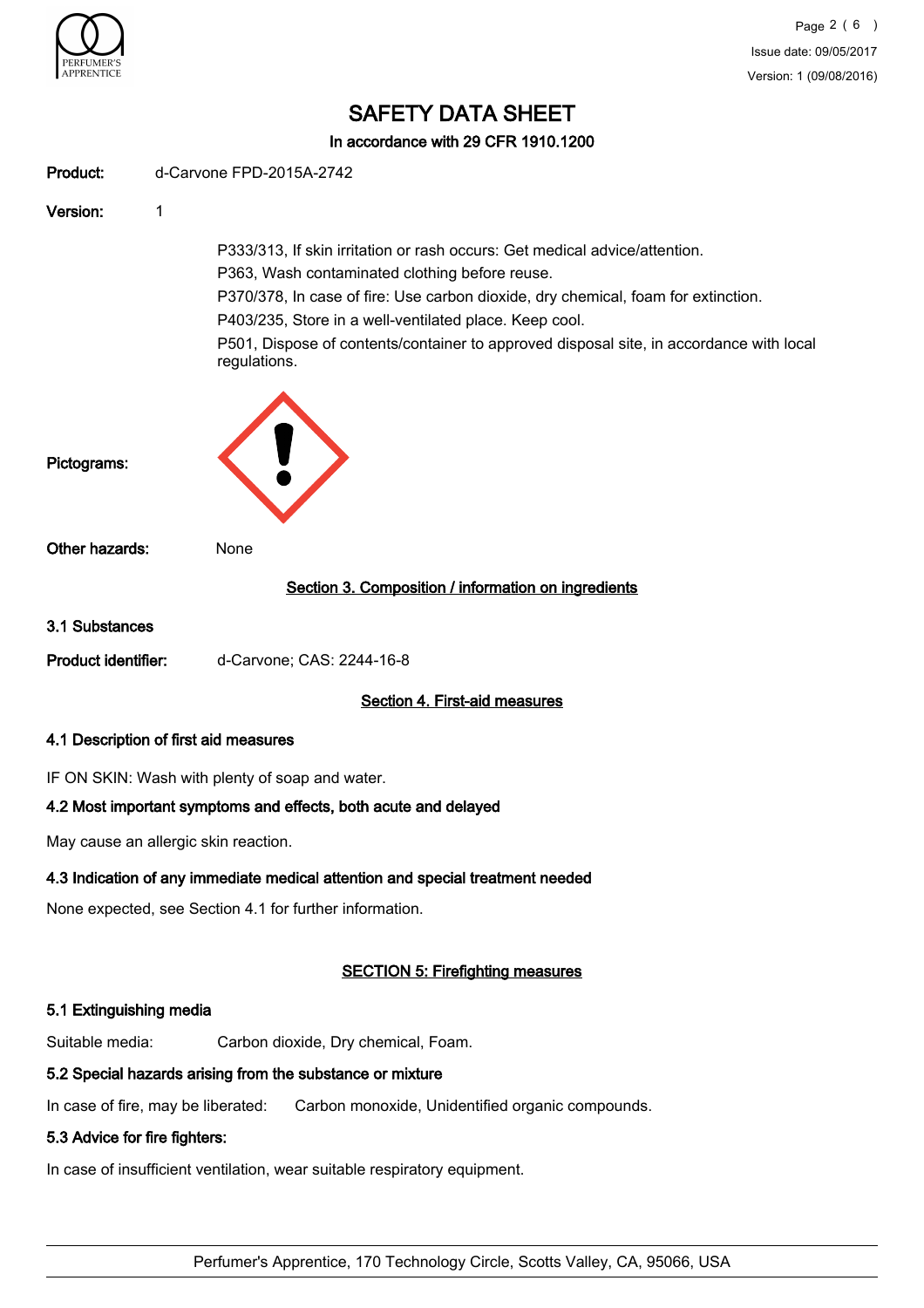

In accordance with 29 CFR 1910.1200

Product: d-Carvone FPD-2015A-2742

Version: 1

#### Section 6. Accidental release measures

#### 6.1 Personal precautions, protective equipment and emergency procedures:

Avoid inhalation. Avoid contact with skin and eyes. See protective measures under Section 7 and 8.

#### 6.2 Environmental precautions:

Keep away from drains, surface and ground water, and soil.

#### 6.3 Methods and material for containment and cleaning up:

Remove ignition sources. Provide adequate ventilation. Avoid excessive inhalation of vapours. Contain spillage immediately by use of sand or inert powder. Dispose of according to local regulations.

#### 6.4 Reference to other sections:

Also refer to sections 8 and 13.

### Section 7. Handling and storage

#### 7.1 Precautions for safe handling:

Keep away from heat, sparks, open flames and hot surfaces. - No smoking. Use personal protective equipment as required. Use in accordance with good manufacturing and industrial hygiene practices. Use in areas with adequate ventilation Do not eat, drink or smoke when using this product.

#### 7.2 Conditions for safe storage, including any incompatibilities:

Store in a well-ventilated place. Keep container tightly closed. Keep cool. Ground/bond container and receiving equipment. Use explosion-proof electrical, ventilating and lighting equipment. Use only non-sparking tools. Take precautionary measures against static discharge.

#### 7.3 Specific end use(s):

Flavours: Use in accordance with good manufacturing and industrial hygiene practices.

#### Section 8. Exposure controls/personal protection

8.1 Control parameters

Workplace exposure limits: Not Applicable

## 8.2 Exposure Controls

#### Eye / Skin Protection

Wear protective gloves/eye protection/face protection

#### Respiratory Protection

Under normal conditions of use and where adequate ventilation is available to prevent build up of excessive vapour, this material should not require special engineering controls. However, in conditions of high or prolonged use, or high temperature or other conditions which increase exposure, the following engineering controls can be used to minimise exposure to personnel: a) Increase ventilation of the area with local exhaust ventilation. b) Personnel can use an approved, appropriately fitted respirator with organic vapour cartridge or canisters and particulate filters. c) Use closed systems for transferring and processing this material.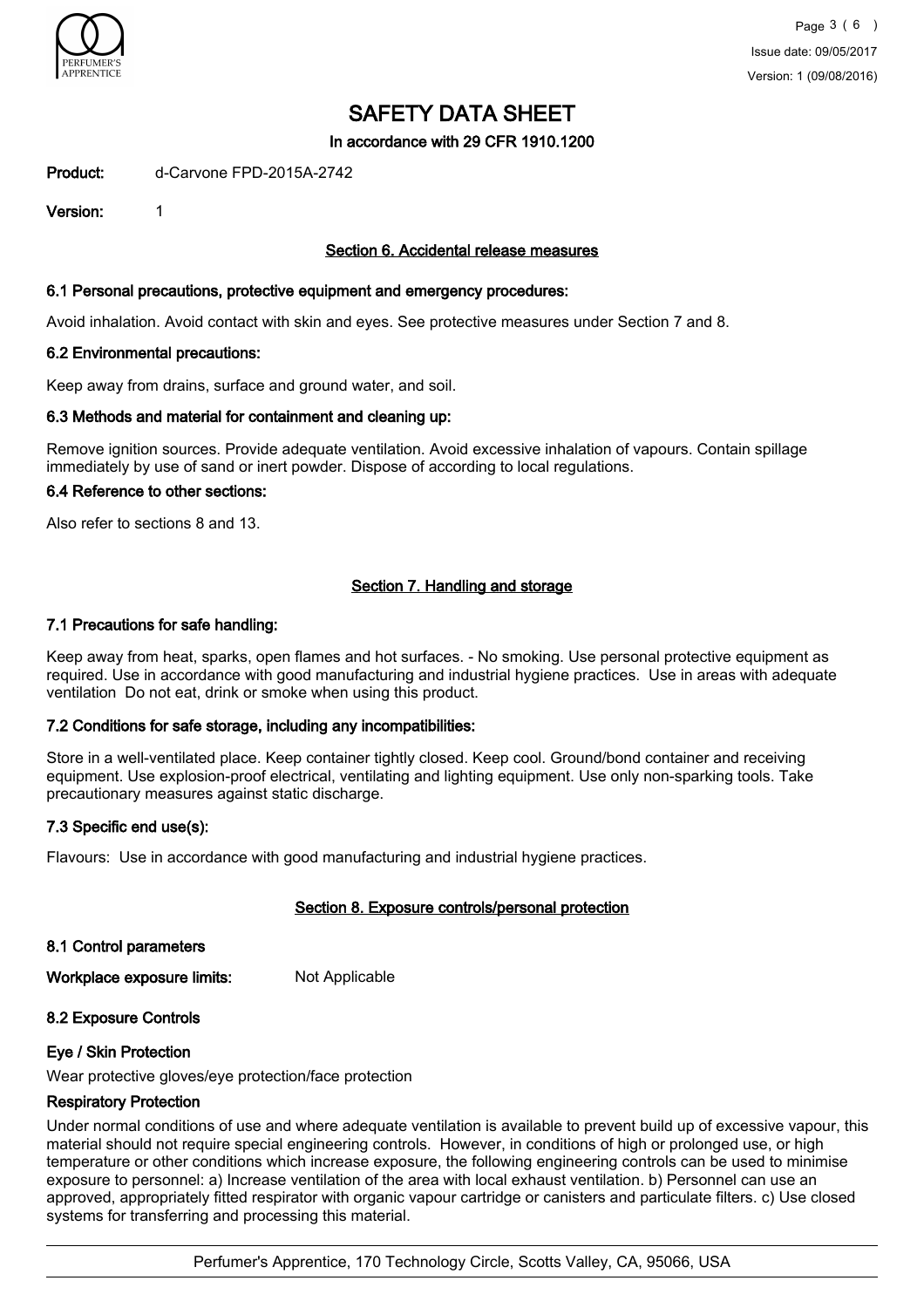

In accordance with 29 CFR 1910.1200

Product: d-Carvone FPD-2015A-2742

#### Version: 1

Also refer to Sections 2 and 7.

## Section 9. Physical and chemical properties

### 9.1 Information on basic physical and chemical properties

| Appearance:                    | Not determined  |
|--------------------------------|-----------------|
| Odour:                         | Not determined  |
| pH:                            | Not determined  |
| Initial boiling point / range: | Not determined  |
| Flash point:                   | 93 $^{\circ}$ C |
| Vapour pressure:               | Not determined  |
| <b>Relative density:</b>       | Not determined  |
| Solubility(ies):               | Not determined  |
| 9.2 Other information:         | None available  |

### Section 10. Stability and reactivity

#### 10.1 Reactivity:

Presents no significant reactivity hazard, by itself or in contact with water.

## 10.2 Chemical stability:

Good stability under normal storage conditions.

## 10.3 Possibility of hazardous reactions:

Not expected under normal conditions of use.

## 10.4 Conditions to avoid:

Avoid extreme heat.

## 10.5 Incompatible materials:

Avoid contact with strong acids, alkalis or oxidising agents.

## 10.6 Hazardous decomposition products:

Not expected.

## Section 11. Toxicological information

## 11.1 Information on toxicological effects

May cause an allergic skin reaction.

Assumed Toxicity Value (LD50 or ATE) for Acute Oral Toxicity: Not Applicable Assumed Toxicity Value (LD50 or ATE) for Acute Dermal Toxicity: 3800 Assumed Toxicity Value (LC50 or ATE) for Acute Inhalation Toxicity: Not Available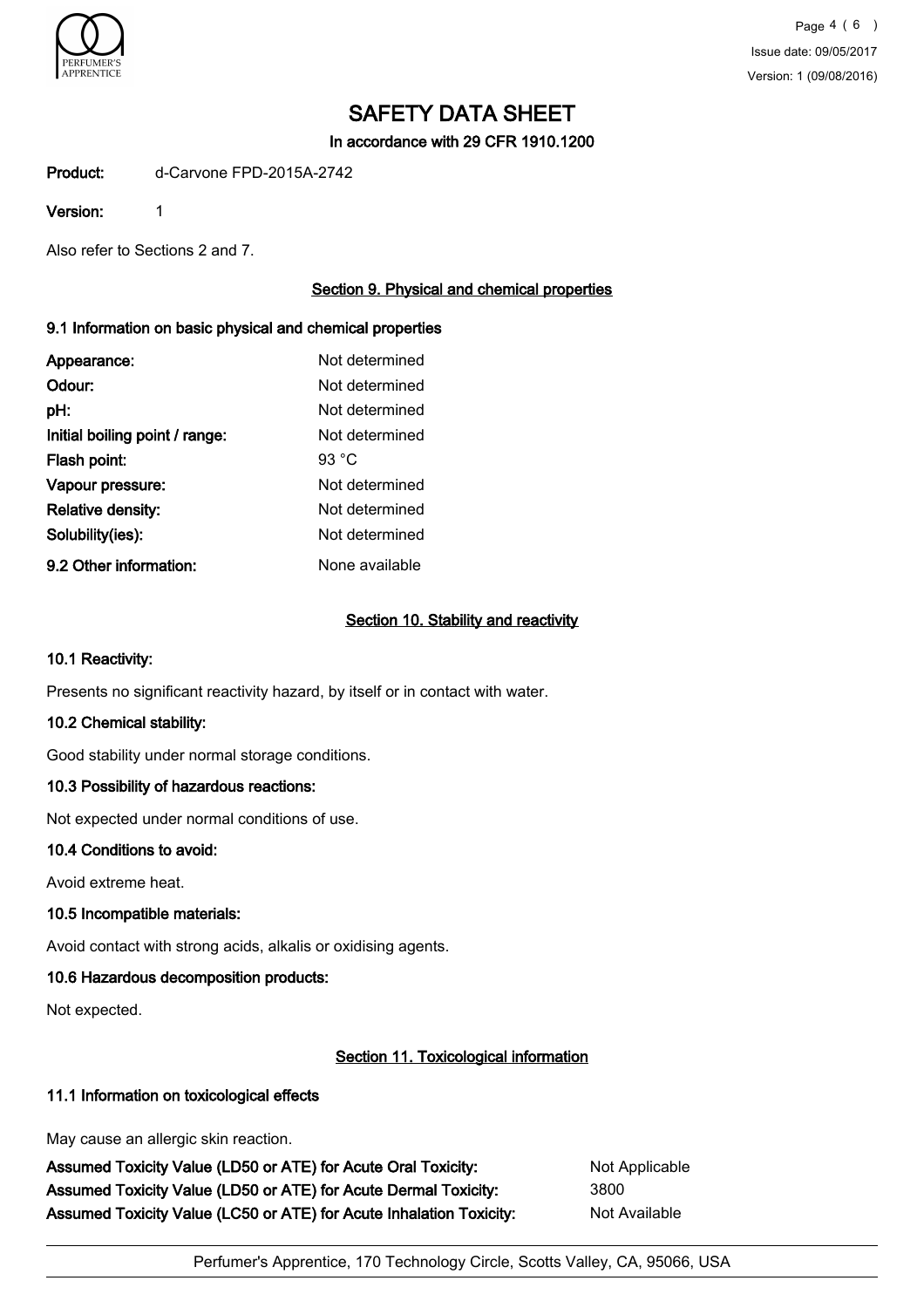

In accordance with 29 CFR 1910.1200

Product: d-Carvone FPD-2015A-2742

Version: 1

**Inhalation Route:** Not Available and Available and Available and Available and Available and Available and Available and Available and Available and Available and Available and Available and Available and Available and Av

Refer to Section 2 for additional information.

## Section 12. Ecological information

| 12.1 Toxicity:                      | Not available |
|-------------------------------------|---------------|
| 12.2 Persistence and degradability: | Not available |
| 12.3 Bioaccumulative potential:     | Not available |
| 12.4 Mobility in soil:              | Not available |

12.5 Results of PBT and vPvB assessment:

This substance does not meet the PBT/vPvB criteria of REACH, annex XIII.

#### 12.6 Other adverse effects: Not available

#### Section 13. Disposal considerations

#### 13.1 Waste treatment methods:

Dispose of in accordance with local regulations. Avoid disposing into drainage systems and into the environment. Empty containers should be taken to an approved waste handling site for recycling or disposal.

## Section 14. Transport information

| 14.1 UN number:                    | Not classified                              |
|------------------------------------|---------------------------------------------|
| 14.2 UN Proper Shipping Name:      | Not classified                              |
| 14.3 Transport hazard class(es):   | Not classified                              |
| Sub Risk:                          | Not classified                              |
| 14.4. Packing Group:               | Not classified                              |
| 14.5 Environmental hazards:        | Not environmentally hazardous for transport |
| 14.6 Special precautions for user: | None additional                             |

14.7 Transport in bulk according to Annex II of MARPOL73/78 and the IBC Code:

Not classified

## Section 15. Regulatory information

## 15.1 Safety, health and environmental regulations/legislation specific for the substance or mixture

None additional

## 15.2 Chemical Safety Assessment

A Chemical Safety Assessment has not been carried out for this product.

## Section 16. Other information